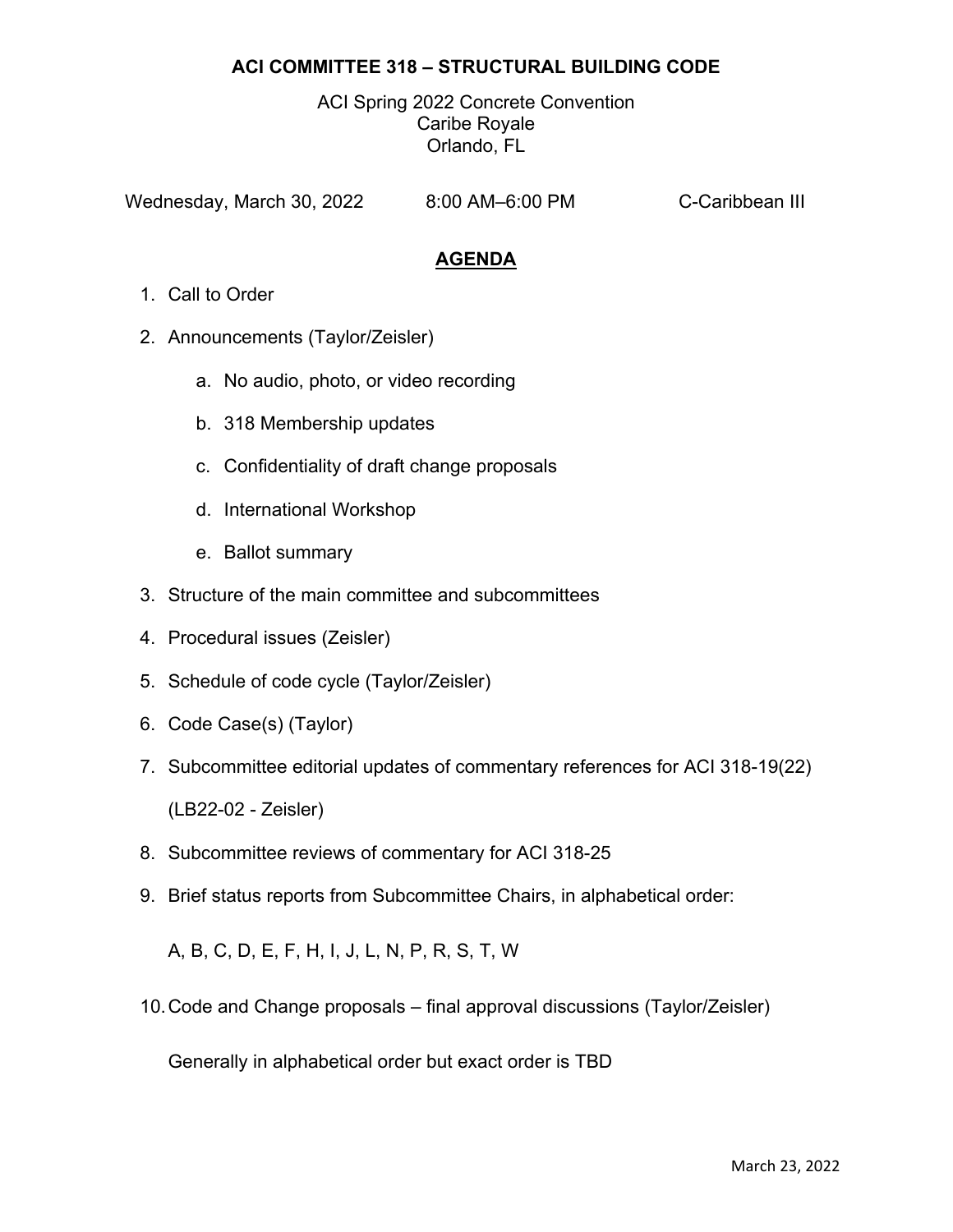## **ACI COMMITTEE 318 – STRUCTURAL BUILDING CODE**

ACI Spring 2022 Concrete Convention Caribe Royale Orlando, FL A, B, C, D, E, F, H, I, J, L, N, P, R, S, T, W

- 11. New Business
- 12. Next Meeting
	- a. Wednesday, October 26, 2022

### List of ACI 318 Subcommittees

 $\mathcal{L}_\mathcal{L} = \mathcal{L}_\mathcal{L} = \mathcal{L}_\mathcal{L} = \mathcal{L}_\mathcal{L} = \mathcal{L}_\mathcal{L} = \mathcal{L}_\mathcal{L} = \mathcal{L}_\mathcal{L} = \mathcal{L}_\mathcal{L} = \mathcal{L}_\mathcal{L} = \mathcal{L}_\mathcal{L} = \mathcal{L}_\mathcal{L} = \mathcal{L}_\mathcal{L} = \mathcal{L}_\mathcal{L} = \mathcal{L}_\mathcal{L} = \mathcal{L}_\mathcal{L} = \mathcal{L}_\mathcal{L} = \mathcal{L}_\mathcal{L}$ 

- 318-A General, Concrete, and Construction
- 318-B Anchorage and Reinforcement
- 318-C Safety, Serviceability, and Analysis
- 318-D Members
- 318-E Section and Member Strength
- 318-F Foundations
- 318-H Seismic Provisions
- 318-I International Workshop
- 318-J Joints and Connections
- 318-L International Liaison
- 318-N Sustainability
- 318-P Precast and Prestressed Concrete
- 318-R Resolution of Anchorage and Development Provisions
- 318-S Spanish Translation
- 318-SC 318 Steering Committee
- 318-T Post-tensioned Concrete
- 318-W Wind Provisions